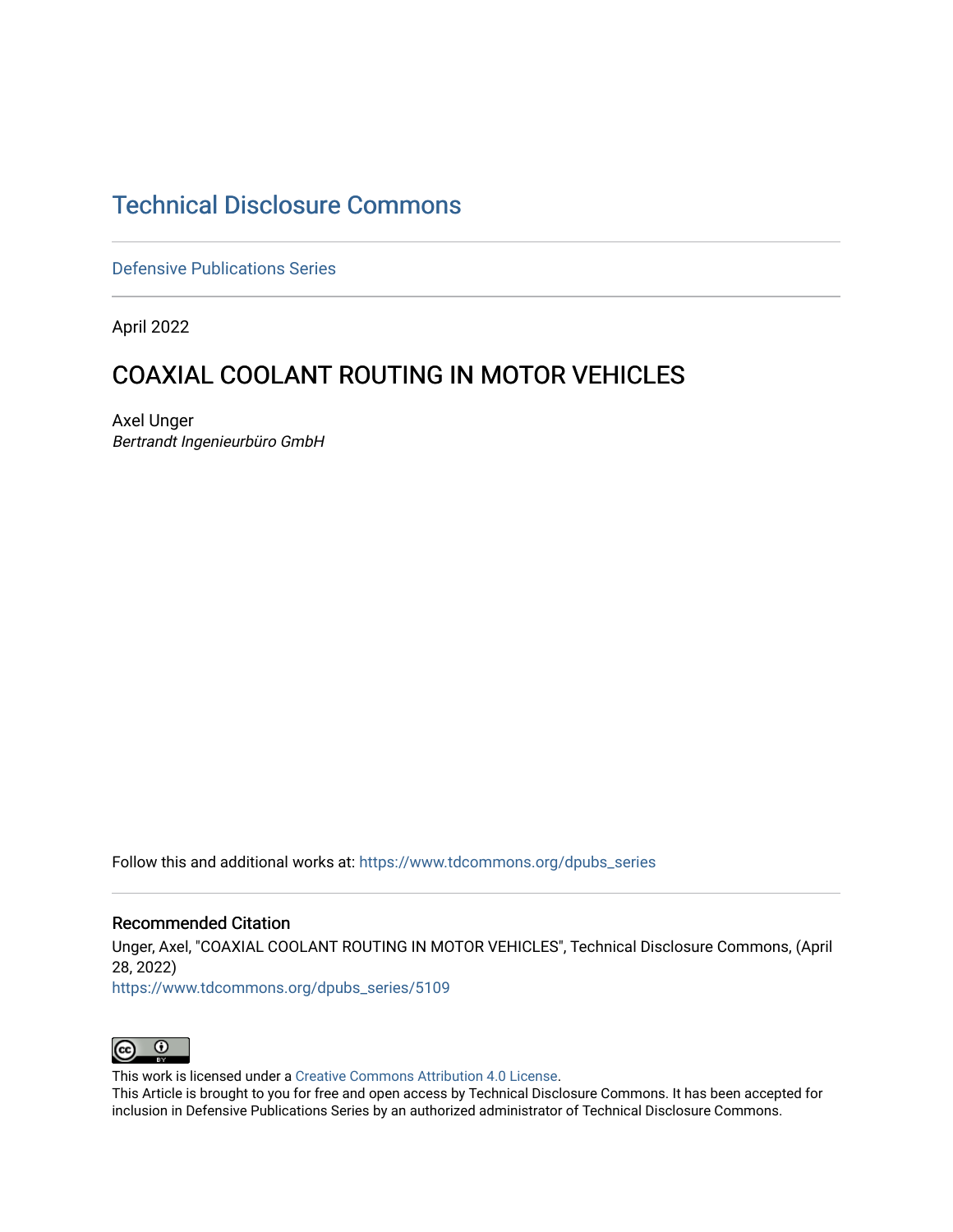# COAXIAL COOLANT ROUTING IN MOTOR VEHICLES

## **Initial situation:**

Numerous components in motor vehicles such as e-machines, pulse inverters, batteries, control units require coolant cooling to ensure operation and service life.

This is usually realised via separate coolant supply and coolant return lines. The use of coaxial pipes which realise the supply and return in one line is so far only known in the automotive sector in the area of the refrigerant circuit of the air conditioning system as an internal heat exchanger.

### **Disadvantage:**

The flow and return lines (hoses/pipes) require installation space and brackets and must be mounted separately in some cases.

### **Solution:**

By means of a coaxial coolant routing, supply and return can be realised in one line.

#### **Advantages:**

- Reduction of parts to be installed (costs, weight, installation space).
- By introducing support structures between the internal and external media guide, the line stability can be realised even with low wall thicknesses.
- The coolant guide can be used as an internal heat exchanger
- Possibility to avoid too high temperature spreads between the component to be tempered and the cooling medium by acting as an internal heat exchanger.
- By inserting an intermediate layer between the supply and return lines, the heat transfer between them can be reduced
- Simpler insulation of the coolant flow from the environment.

### **Technical implementation:**

Today, the components to be tempered are connected to a cooler or heater by two separately running lines for heat dissipation or absorption.

As described in the sketch, the elements can also be connected in sections in a system with media lines running into each other, which in turn are connected via connectors (C1, C2) to the coolant circuit or the component to be cooled. The connectors can either serve as transfer points to the supply and return lines or connect directly to the component.



The sketch below describes a possible structure of a coaxial coolant line. The insulation layers and the supporting structural elements are to be interpreted as examples and can be omitted if necessary.